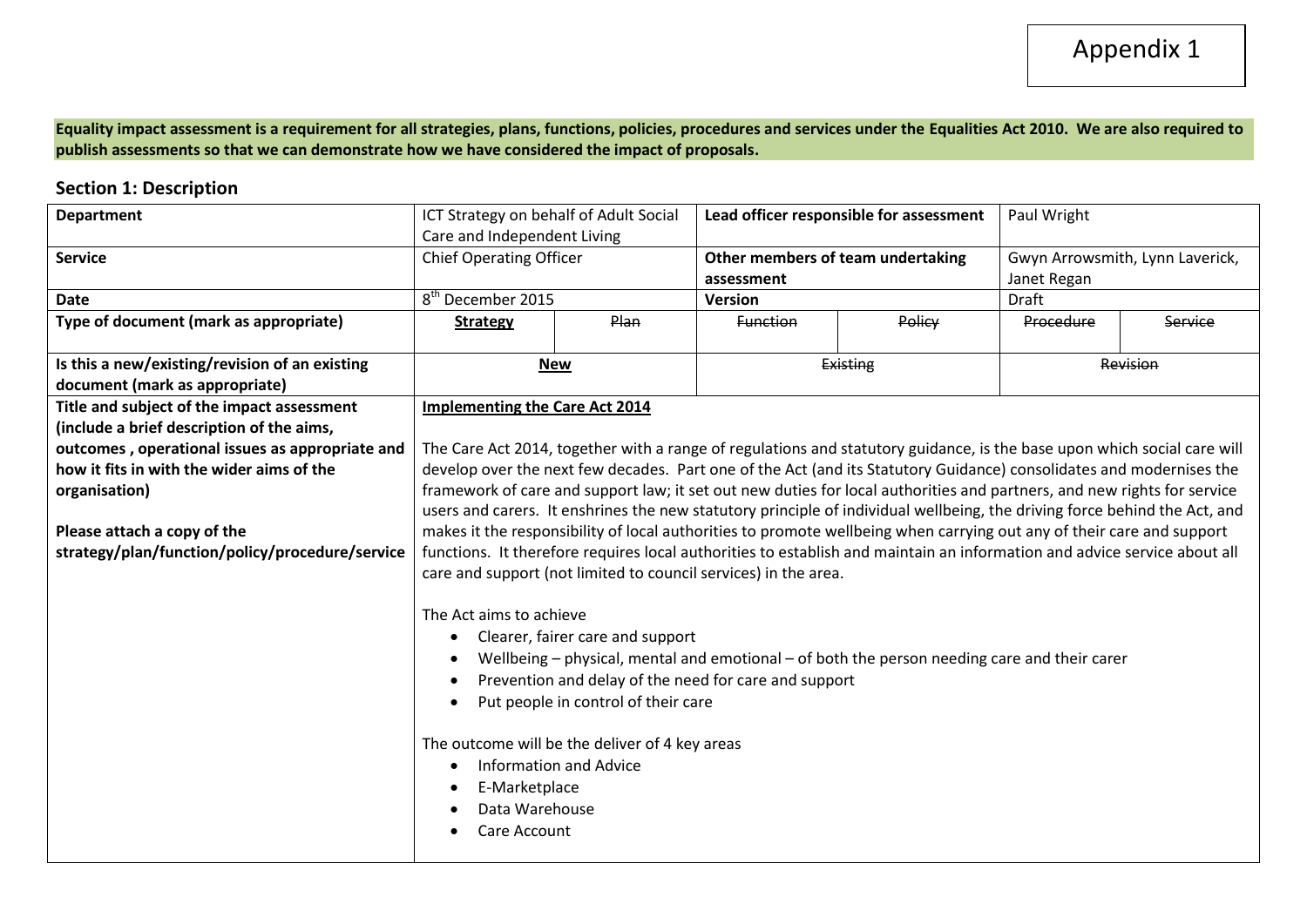# Cheshire East

### **EQUALITY IMPACT ASSESSMENT FORM**

|                                             | The delivery will adhere to the principles and initiatives being delivered by the Digital Customer Services programme<br>who's aims are<br>For services to be primarily delivered through digital channels<br>Designing and promoting services that are 'digital by default'<br>Help meet the councils commitment to be a 'resident first' |
|---------------------------------------------|--------------------------------------------------------------------------------------------------------------------------------------------------------------------------------------------------------------------------------------------------------------------------------------------------------------------------------------------|
| Who are the main stakeholders?              | Both Residents and non-residents of Cheshire East (e.g. Relatives), employees of the authority, Cheshire East                                                                                                                                                                                                                              |
| (eg general public, employees, Councillors, | Councillors, Community partners, Carers and Care Providers                                                                                                                                                                                                                                                                                 |
| partners, specific audiences)               |                                                                                                                                                                                                                                                                                                                                            |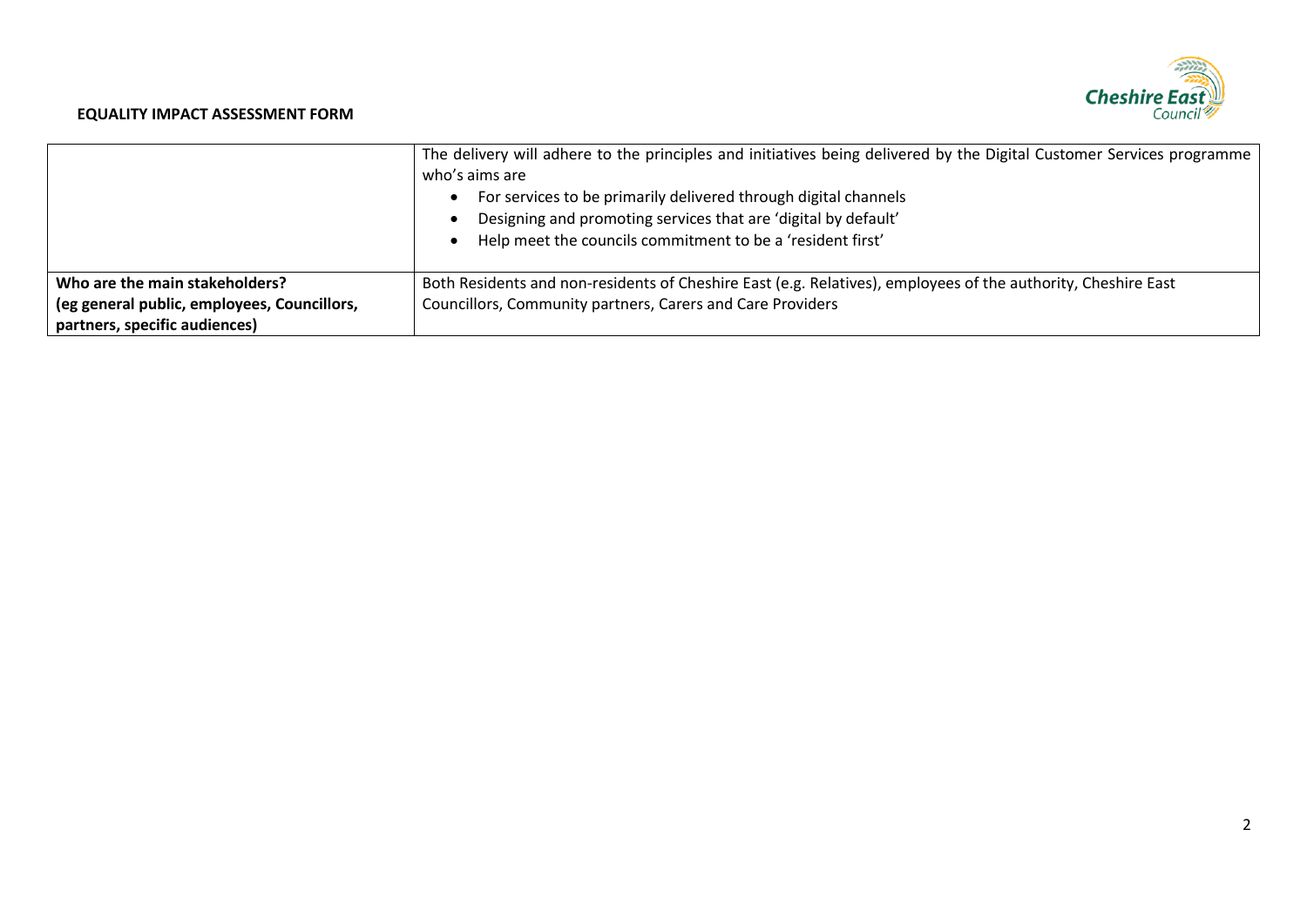

# **Section 2: Initial screening**

| Who is affected?                    | Both Residents and non-residents of Cheshire East (e.g. Relatives), employees of the authority, Cheshire East Councillors,                                     |  |  |  |
|-------------------------------------|----------------------------------------------------------------------------------------------------------------------------------------------------------------|--|--|--|
| (This may or may not include the    | Community partners, Carers and Care Providers                                                                                                                  |  |  |  |
| stakeholders listed above)          |                                                                                                                                                                |  |  |  |
| Who is intended to benefit and how? | Residents / Non Residents will benefit from                                                                                                                    |  |  |  |
|                                     | <b>Information and Advice</b>                                                                                                                                  |  |  |  |
|                                     | Self Assessments                                                                                                                                               |  |  |  |
|                                     | <b>Care Users will benefit from</b>                                                                                                                            |  |  |  |
|                                     | <b>Personal Budget</b><br>$\bullet$                                                                                                                            |  |  |  |
|                                     | Person-centred care                                                                                                                                            |  |  |  |
|                                     | <b>Information and Advice</b>                                                                                                                                  |  |  |  |
|                                     | <b>Carers will benefit from</b>                                                                                                                                |  |  |  |
|                                     | Assessment                                                                                                                                                     |  |  |  |
|                                     | <b>Carers Support Plan</b>                                                                                                                                     |  |  |  |
|                                     | Personal Budgets - Direct Payments                                                                                                                             |  |  |  |
|                                     | Care Providers will benefit from                                                                                                                               |  |  |  |
|                                     | Prevention, including intermediate care – consider what preventative services are currently offered and what could be<br>$\bullet$<br>delivered in the future. |  |  |  |
|                                     |                                                                                                                                                                |  |  |  |
|                                     | Independent advocacy – consider offering this service to local authorities in future.                                                                          |  |  |  |
|                                     | Personal budgets and direct                                                                                                                                    |  |  |  |
|                                     | payments - providers should review their commercial terms to enable people using their services to use personal<br>budgets and direct payments.                |  |  |  |
|                                     | Integration, cooperation and partnership – provider to consider what services it might offer now and in the future as a<br>result of integration.              |  |  |  |
|                                     | Smoothing transition to adult care and support – understand local authorities' duty to conduct a transition<br>assessment.                                     |  |  |  |
|                                     | Ordinary residence - understand which geographical local authority is responsible for each service user.                                                       |  |  |  |
|                                     | Delegation of local authority functions - providers should consider what existing services they might want to offer, and                                       |  |  |  |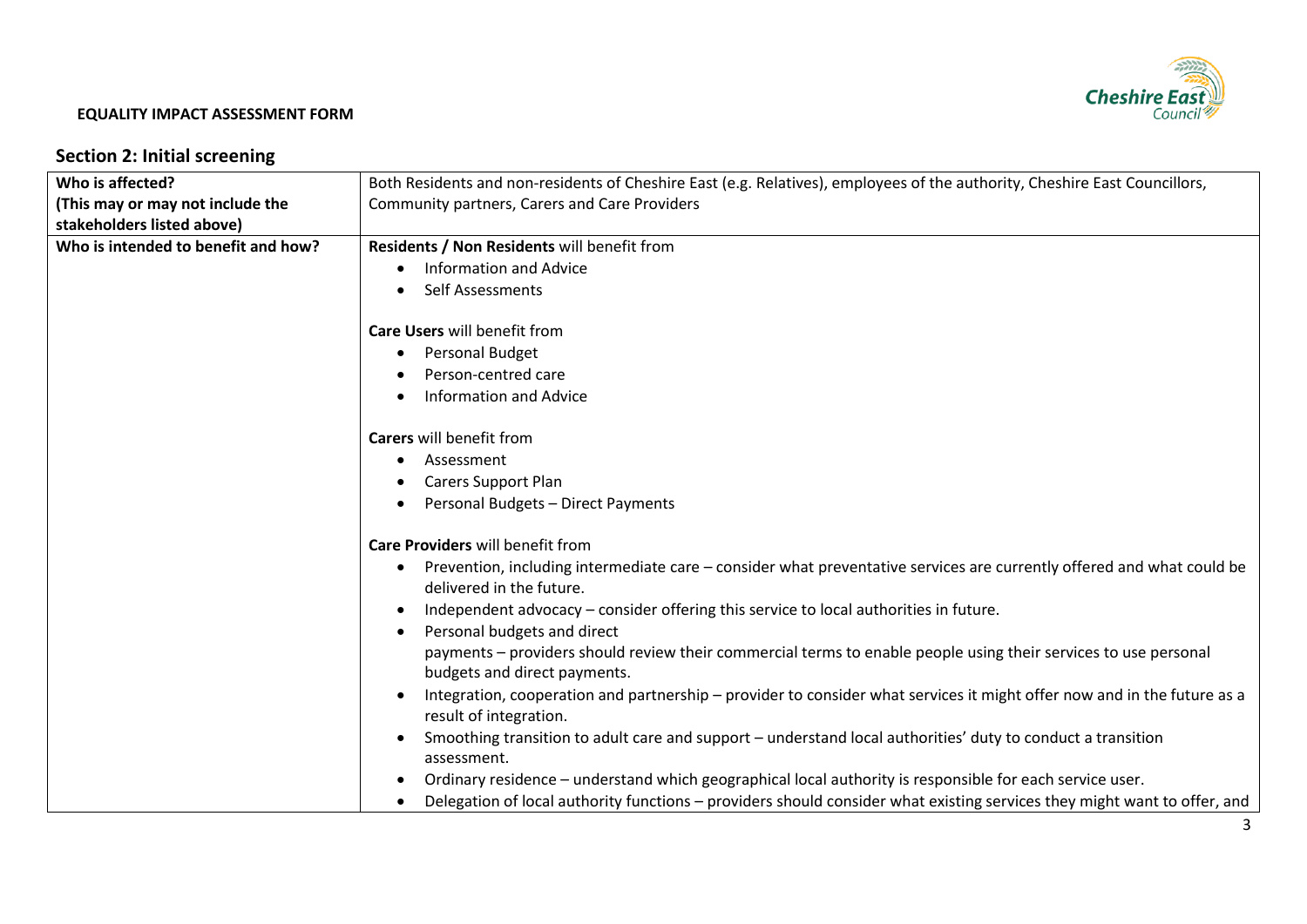

|                                              |                               |    |                                                                                                                                | any new services they might wish to develop, that may fit with functions delegated by local authorities. |          |                              |   |   |                                                                                                                                     |   |    |
|----------------------------------------------|-------------------------------|----|--------------------------------------------------------------------------------------------------------------------------------|----------------------------------------------------------------------------------------------------------|----------|------------------------------|---|---|-------------------------------------------------------------------------------------------------------------------------------------|---|----|
| Could there be a different impact or         |                               |    | Yes. Some groups are less likely to use or may be unable to use the digital channels to access the online services provided by |                                                                                                          |          |                              |   |   |                                                                                                                                     |   |    |
| outcome for some groups?                     | the Care Act.                 |    |                                                                                                                                |                                                                                                          |          |                              |   |   |                                                                                                                                     |   |    |
|                                              |                               |    |                                                                                                                                |                                                                                                          |          |                              |   |   | Assisted Digital Services is a key principal that underpins the Digital Customer Services programme and will be embraced by         |   |    |
|                                              |                               |    |                                                                                                                                | the implementation of the Care Act.                                                                      |          |                              |   |   |                                                                                                                                     |   |    |
|                                              |                               |    |                                                                                                                                |                                                                                                          |          |                              |   |   | In respect to the Digital Customer Services programme - Assisted Digital services will support the groups who are more likely       |   |    |
|                                              |                               |    |                                                                                                                                |                                                                                                          |          |                              |   |   | to be digitally excluded. It will include traditional telephony and face to face services and as legacy channels are retired, they  |   |    |
|                                              |                               |    |                                                                                                                                |                                                                                                          |          |                              |   |   | are replaced by 'Digital Access Points' which guide customers through the use of digital platforms for requesting Council           |   |    |
|                                              |                               |    |                                                                                                                                |                                                                                                          |          |                              |   |   | services or information (e.g. helping customers to use self service machines in selected locations, such as CSCs) and provide a     |   |    |
|                                              |                               |    | safety net for the more vulnerable.                                                                                            |                                                                                                          |          |                              |   |   |                                                                                                                                     |   |    |
| Does it include making decisions based       |                               |    |                                                                                                                                |                                                                                                          |          |                              |   |   | Implementation of the solutions, required to delivery the Care Act, will give easier access to information which will inform        |   |    |
| on individual characteristics, needs or      |                               |    | decision makers of the individual's circumstances.                                                                             |                                                                                                          |          |                              |   |   |                                                                                                                                     |   |    |
| circumstances?                               |                               |    |                                                                                                                                |                                                                                                          |          |                              |   |   |                                                                                                                                     |   |    |
| Are relations between different groups or    |                               |    |                                                                                                                                |                                                                                                          |          |                              |   |   | Implementation of the solutions, required to delivery the Care Act, will create improved communications links and information       |   |    |
| communities likely to be affected?           |                               |    |                                                                                                                                |                                                                                                          |          |                              |   |   | sharing between the different groups, so enabling: clearer, fairer care and support; wellbeing - physical, mental and emotional     |   |    |
| (e.g. will it favour one particular group or |                               |    |                                                                                                                                |                                                                                                          |          |                              |   |   | - of both the person needing care and their carer; prevention and delay of the need for care and support; putting people in         |   |    |
| deny opportunities for others?)              |                               |    | control of their care.                                                                                                         |                                                                                                          |          |                              |   |   |                                                                                                                                     |   |    |
|                                              |                               |    |                                                                                                                                |                                                                                                          |          |                              |   |   |                                                                                                                                     |   |    |
| Is there any specific targeted action to     |                               |    |                                                                                                                                |                                                                                                          |          |                              |   |   | None. The solutions to be put in place are designed to enable delivery of the required level of care specific to the individual, on |   |    |
| promote equality? Is there a history of      |                               |    | a case-by-case basis, in an equitable manner.                                                                                  |                                                                                                          |          |                              |   |   |                                                                                                                                     |   |    |
| unequal outcomes (do you have enough         |                               |    |                                                                                                                                |                                                                                                          |          |                              |   |   |                                                                                                                                     |   |    |
|                                              | evidence to prove otherwise)? |    |                                                                                                                                |                                                                                                          |          |                              |   |   |                                                                                                                                     |   |    |
|                                              |                               |    | Is there an actual or potential negative impact on these specific characteristics? (Please tick)                               |                                                                                                          |          |                              |   |   |                                                                                                                                     |   |    |
| Age                                          | ¥                             | N  | <b>Marriage &amp; civil</b>                                                                                                    | $\mathbf{\mathsf{Y}}$                                                                                    | <b>N</b> | <b>Religion &amp; belief</b> | ¥ | N | <b>Carers</b>                                                                                                                       | ¥ | N  |
|                                              |                               |    | partnership                                                                                                                    |                                                                                                          |          |                              |   |   |                                                                                                                                     |   |    |
| <b>Disability</b>                            | ¥                             | N. | <b>Pregnancy &amp; maternity</b>                                                                                               | ¥                                                                                                        | <b>N</b> | <b>Sex</b>                   | ¥ | N | Socio-economic status                                                                                                               | ¥ | N. |
|                                              |                               |    |                                                                                                                                |                                                                                                          |          |                              |   |   |                                                                                                                                     |   |    |
| <b>Gender reassignment</b>                   | ¥                             | N  | Race                                                                                                                           | ¥                                                                                                        | N        | <b>Sexual orientation</b>    | ¥ | N |                                                                                                                                     |   |    |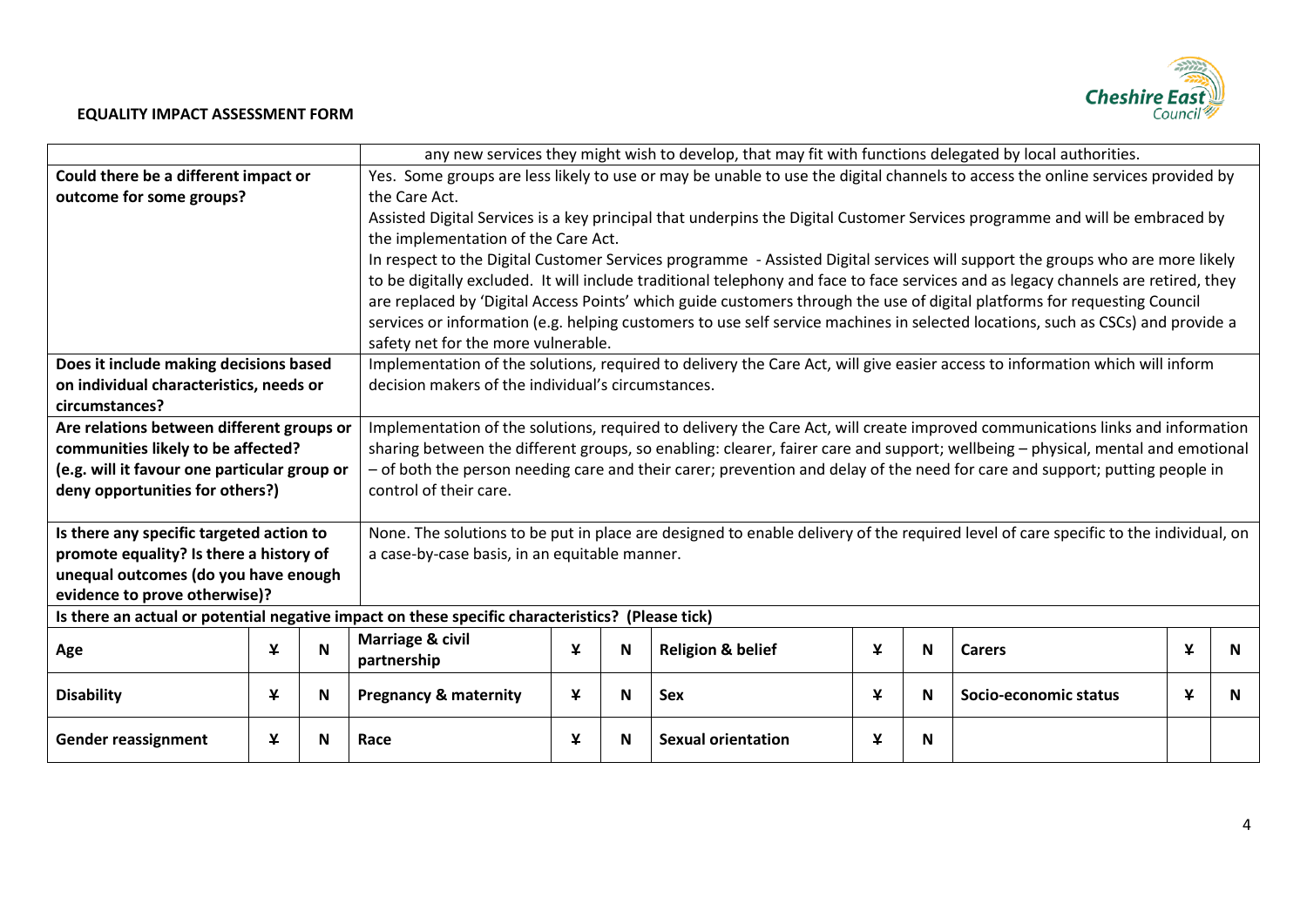

| What evidence do you have to support your findings? (quantitative and qualitative) Please provide additional information that you wish to<br>include as appendices to this document, i.e., graphs, tables, charts |                                                                                                         |                                                                               |                           | <b>Consultation/involvement</b><br>carried out |   |
|-------------------------------------------------------------------------------------------------------------------------------------------------------------------------------------------------------------------|---------------------------------------------------------------------------------------------------------|-------------------------------------------------------------------------------|---------------------------|------------------------------------------------|---|
|                                                                                                                                                                                                                   |                                                                                                         |                                                                               | <b>Yes</b>                | <b>No</b>                                      |   |
| Age                                                                                                                                                                                                               | Assisted Digital services will mitigate the impact of this project on this protected<br>characteristic. |                                                                               |                           |                                                |   |
| <b>Disability</b>                                                                                                                                                                                                 | The effect of this project is deemed neutral on this protected characteristic                           |                                                                               |                           |                                                |   |
| <b>Gender reassignment</b>                                                                                                                                                                                        |                                                                                                         | The effect of this project is deemed neutral on this protected characteristic |                           |                                                |   |
| Marriage & civil partnership                                                                                                                                                                                      |                                                                                                         | The effect of this project is deemed neutral on this protected characteristic |                           |                                                |   |
| <b>Pregnancy &amp; maternity</b>                                                                                                                                                                                  | The effect of this project is deemed neutral on this protected characteristic                           |                                                                               |                           | ✓                                              |   |
| Race                                                                                                                                                                                                              | The effect of this project is deemed neutral on this protected characteristic                           |                                                                               |                           | ✓                                              |   |
| <b>Religion &amp; belief</b>                                                                                                                                                                                      | The effect of this project is deemed neutral on this protected characteristic                           |                                                                               |                           |                                                |   |
| Sex                                                                                                                                                                                                               | The effect of this project is deemed neutral on this protected characteristic                           |                                                                               |                           |                                                | ✓ |
| <b>Sexual orientation</b>                                                                                                                                                                                         | The effect of this project is deemed neutral on this protected characteristic                           |                                                                               |                           |                                                |   |
| <b>Carers</b>                                                                                                                                                                                                     | The effect of this project is deemed neutral on this protected characteristic                           |                                                                               |                           |                                                | ✓ |
| Socio-economic status                                                                                                                                                                                             | Assisted Digital services will mitigate the impact of this project on this protected<br>characteristic  |                                                                               |                           |                                                |   |
| Proceed to full impact assessment? (Please tick)                                                                                                                                                                  | Yes                                                                                                     | No<br>✓                                                                       | <b>Date</b><br><b>TBC</b> |                                                |   |

**If yes, please proceed to Section 3. If no, please publish the initial screening as part of the suite of documents relating to this issue**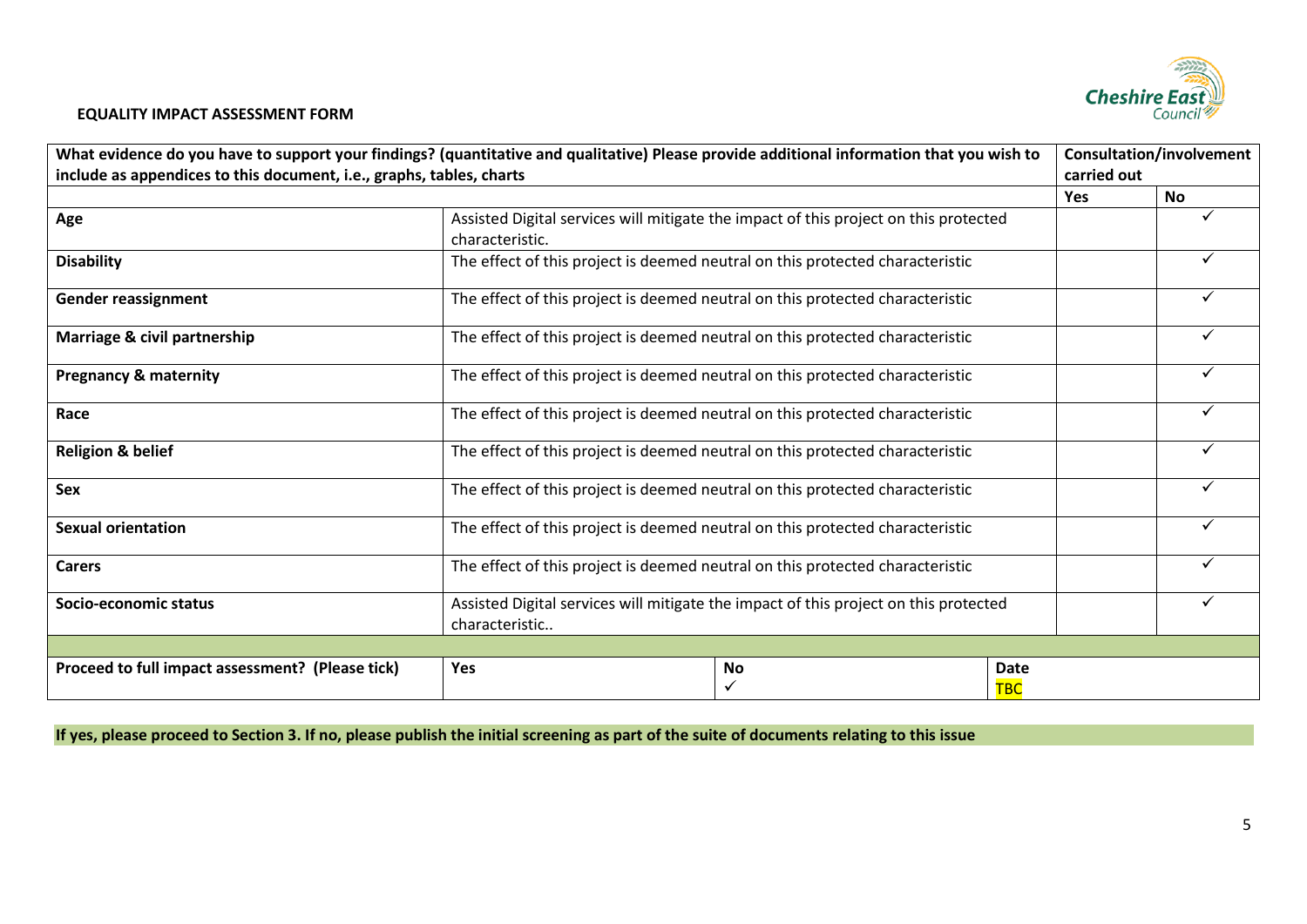

# **Section 3: Identifying impacts and evidence**

**This section identifies if there are impacts on equality, diversity and cohesion, what evidence there is to support the conclusion and what further action is needed**

| <b>Protected characteristics</b> | Is the policy (function etc) likely to | Are there any positive impacts   | Please rate the impact taking                                                | <b>Further action</b>           |
|----------------------------------|----------------------------------------|----------------------------------|------------------------------------------------------------------------------|---------------------------------|
|                                  | have an adverse impact on any of the   | of the policy (function etc)     | into account any measures                                                    | (only an outline needs to be    |
|                                  | groups?                                | on any of the groups?            | already in place to reduce the                                               | included here. A full action    |
|                                  |                                        |                                  | impacts identified                                                           | plan can be included at Section |
|                                  | Please include evidence (qualitative   | Please include evidence          | High: Significant potential impact; history                                  | 4)                              |
|                                  | & quantitative) and consultations      | (qualitative & quantitative) and | of complaints; no mitigating measures in                                     |                                 |
|                                  |                                        | consultations                    | place; need for consultation                                                 |                                 |
|                                  |                                        |                                  | Medium: Some potential impact; some<br>mitigating measures in place, lack of |                                 |
|                                  |                                        |                                  | evidence to show effectiveness of                                            |                                 |
|                                  |                                        |                                  | measures                                                                     |                                 |
|                                  |                                        |                                  | LOW: Little/no identified impacts; heavily                                   |                                 |
|                                  |                                        |                                  | legislation-led; limited public facing aspect                                |                                 |
| Age                              |                                        |                                  |                                                                              |                                 |
| <b>Disability</b>                |                                        |                                  |                                                                              |                                 |
|                                  |                                        |                                  |                                                                              |                                 |
| <b>Gender reassignment</b>       |                                        |                                  |                                                                              |                                 |
|                                  |                                        |                                  |                                                                              |                                 |
| <b>Marriage &amp; civil</b>      |                                        |                                  |                                                                              |                                 |
| partnership                      |                                        |                                  |                                                                              |                                 |
|                                  |                                        |                                  |                                                                              |                                 |
| <b>Pregnancy and maternity</b>   |                                        |                                  |                                                                              |                                 |
|                                  |                                        |                                  |                                                                              |                                 |
| Race                             |                                        |                                  |                                                                              |                                 |
|                                  |                                        |                                  |                                                                              |                                 |
| <b>Religion &amp; belief</b>     |                                        |                                  |                                                                              |                                 |
|                                  |                                        |                                  |                                                                              |                                 |
| Sex                              |                                        |                                  |                                                                              |                                 |
|                                  |                                        |                                  |                                                                              |                                 |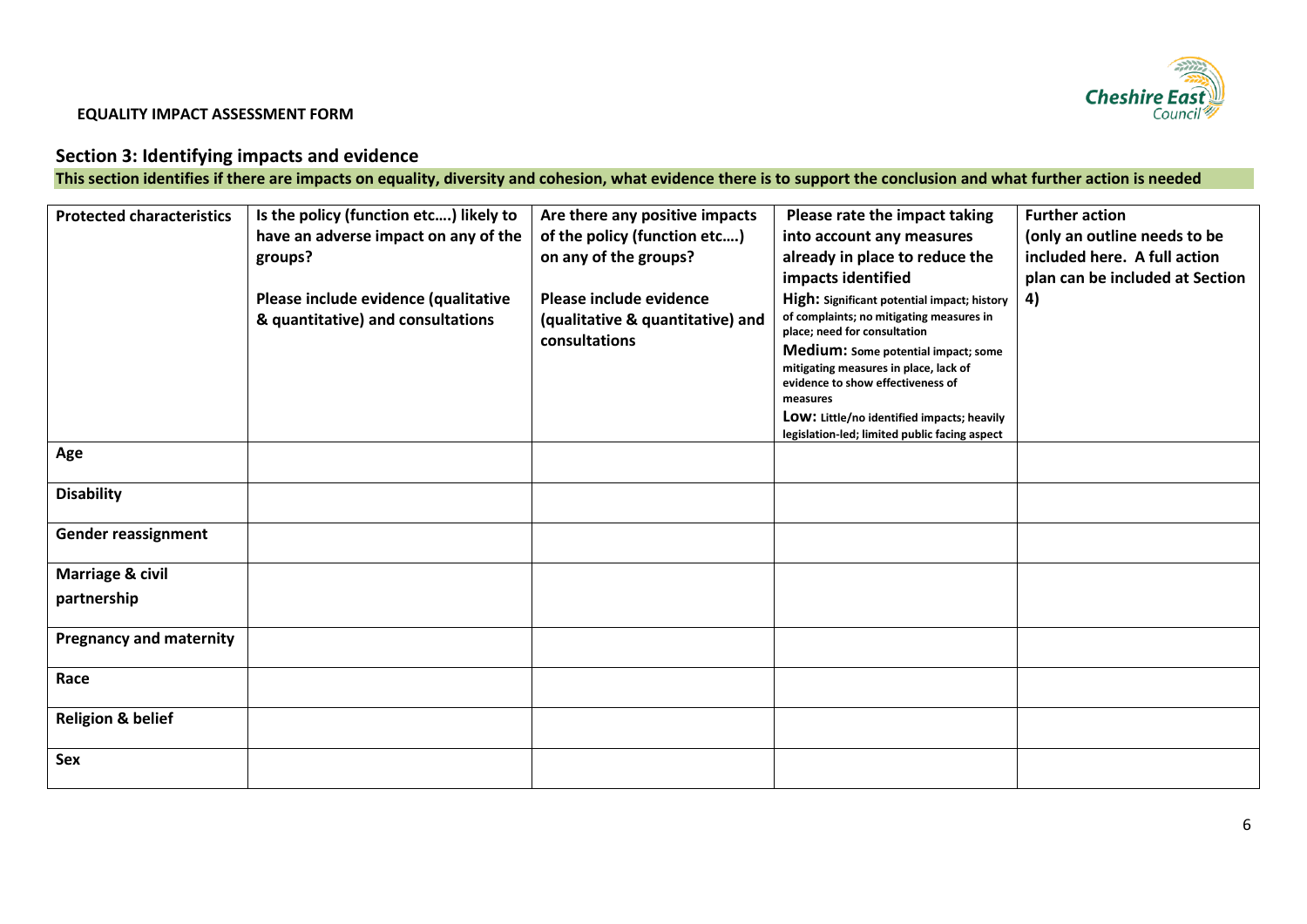

| <b>Sexual orientation</b>                                                                                                                                                                                                                                               |  |  |  |  |  |  |
|-------------------------------------------------------------------------------------------------------------------------------------------------------------------------------------------------------------------------------------------------------------------------|--|--|--|--|--|--|
| <b>Carers</b>                                                                                                                                                                                                                                                           |  |  |  |  |  |  |
| Socio-economics                                                                                                                                                                                                                                                         |  |  |  |  |  |  |
| Is this project due to be carried out wholly or partly by contractors? If yes, please indicate how you have ensured that the partner organisation complies with equality<br>legislation (e.g. tendering, awards process, contract, monitoring and performance measures) |  |  |  |  |  |  |